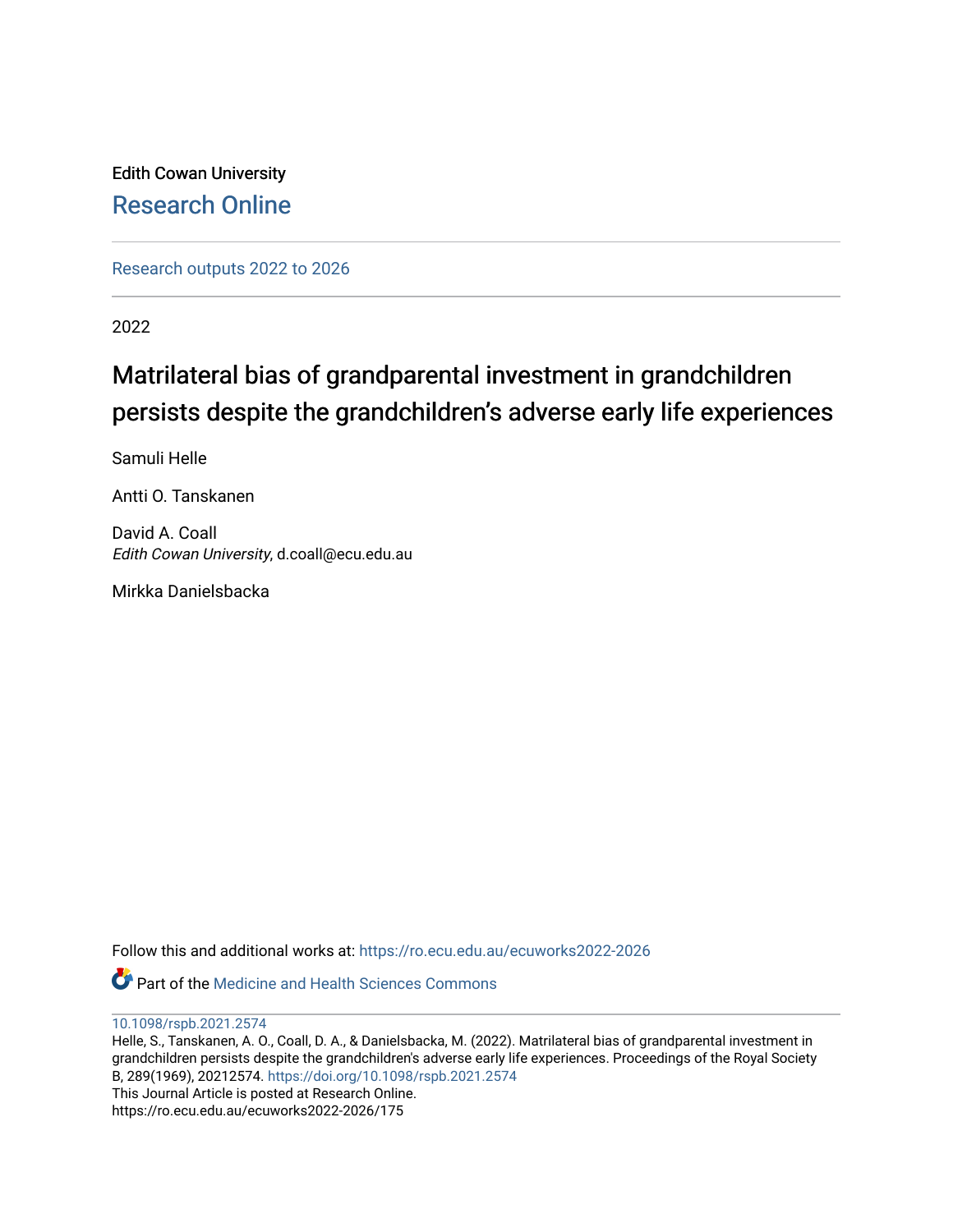# **PROCEEDINGS B**

## royalsocietypublishing.org/journal/rspb

## Research



Cite this article: Helle S, Tanskanen AO, Coall DA, Danielsbacka M. 2022 Matrilateral bias of grandparental investment in grandchildren persists despite the grandchildren's adverse early life experiences. Proc. R. Soc. B 289: 20212574. https://doi.org/10.1098/rspb.2021.2574

Received: 26 November 2021 Accepted: 18 January 2022

#### Subject Category:

Behaviour

## Subject Areas:

behaviour, evolution

#### Keywords:

adverse early life experiences, maternal, paternal, grandparents, matrilateral bias, parental investment

#### Author for correspondence:

Samuli Helle e-mail: [sayrhe@utu.fi](mailto:sayrhe@utu.fi)

Electronic supplementary material is available online at [https://doi.org/10.6084/m9.figshare.](https://doi.org/10.6084/m9.figshare.c.5833010) [c.5833010.](https://doi.org/10.6084/m9.figshare.c.5833010)



# Matrilateral bias of grandparental investment in grandchildren persists despite the grandchildren's adverse early life experiences

Samuli Helle<sup>1</sup>, Antti O. Tanskanen<sup>1,2</sup>, David A. Coall<sup>3</sup> and Mirkka Danielsbacka<sup>1,2</sup>

<sup>1</sup>Department of Social Research, Faculty of Social Sciences, University of Turku, Assistentinkatu 7, 20014 Turku, Finland

<sup>2</sup>Population Research Institute, 00101 Helsinki, Finland

<sup>3</sup>School of Medical and Health Sciences, Edith Cowan University, Joondalup WA 6027, Australia

SH, [0000-0002-6216-3759;](http://orcid.org/0000-0002-6216-3759) DAC, [0000-0002-0488-2683](http://orcid.org/0000-0002-0488-2683)

Evolutionary theory predicts a downward flow of investment from older to younger generations, representing individual efforts to maximize inclusive fitness. Maternal grandparents and maternal grandmothers (MGMs) in particular consistently show the highest levels of investment (e.g. time, care and resources) in their grandchildren. Grandparental investment overall may depend on social and environmental conditions that affect the development of children and modify the benefits and costs of investment. Currently, the responses of grandparents to adverse early life experiences (AELEs) in their grandchildren are assessed from a perspective of increased investment to meet increased need. Here, we formulate an alternative prediction that AELEs may be associated with reduced grandparental investment, as they can reduce the reproductive value of the grandchildren. Moreover, we predicted that paternal grandparents react more strongly to AELEs compared to maternal grandparents because maternal kin should expend extra effort to invest in their descendants. Using population-based survey data for English and Welsh adolescents, we found evidence that the investment of maternal grandparents (MGMs in particular) in their grandchildren was unrelated to the grandchildren's AELEs, while paternal grandparents invested less in grandchildren who had experienced more AELEs. These findings seemed robust to measurement errors in AELEs and confounding due to omitted shared causes.

## 1. Introduction

From an evolutionary point of view, grandparental investment (i.e. cost-bearing actions of grandparents that improve the fitness of the recipient) in descending generations results from efforts to maximize their inclusive fitness [\[1](#page-8-0)]. Compared to parental investment, the costs of grandparental investment tend to be lower, particularly for post-reproductive adults, and the benefits of grandparental investment in terms of inclusive fitness are predicted to outweigh the costs [[2](#page-8-0)–[5](#page-9-0)]. In recent decades, we have witnessed increased opportunities for grandparental investment due to improved health and increased life expectancy, resulting in longer shared lifespans between grandparents and grandchildren [[6,7\]](#page-9-0). Moreover, because of declining fertility rates in several contemporary high-income post-industrial countries, grandparents currently have fewer grandchildren, meaning that grandparents can potentially invest more in a specific grandchild because of the lower number of alternative investment options [\[8,9\]](#page-9-0). Whereas in preindustrial farming and hunter–gatherer societies, where grandparental presence has been found to increase the early life survival rates of grandchildren (e.g. [[10](#page-9-0)–[15](#page-9-0)]), we expect current grandparental

© 2022 The Authors. Published by the Royal Society under the terms of the Creative Commons Attribution License<http://creativecommons.org/licenses/by/4.0/>, which permits unrestricted use, provided the original author and source are credited.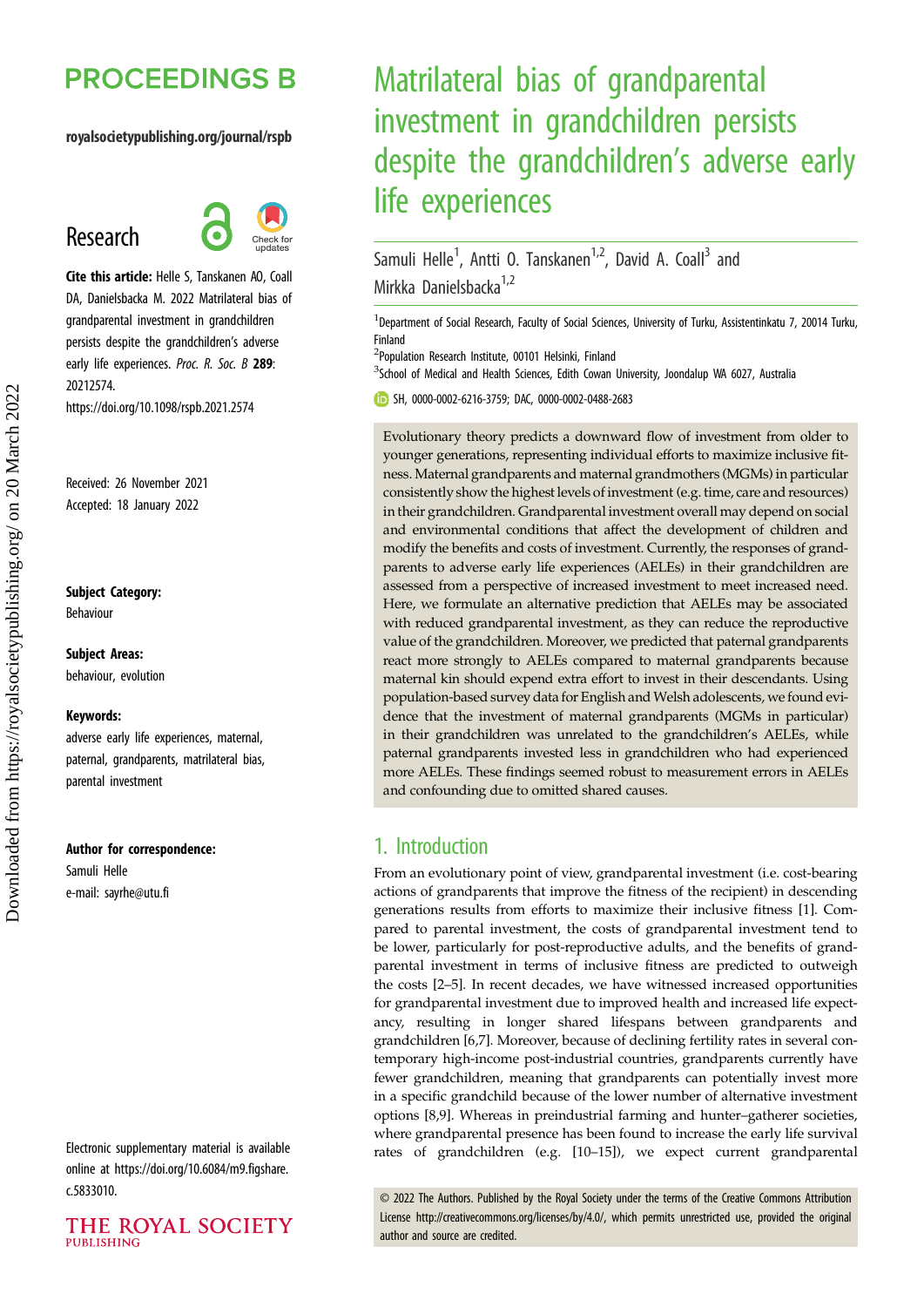2

investment to be directed towards skills (e.g. cognitive functioning) and well-being in grandchildren, which determine their success in contemporary high-income post-industrial societies [\[8,16,17](#page-9-0)].

An essential part of comprehending evolutionary processes is understanding that adaptive evolution is ultimately a response to changing external abiotic and biotic conditions that affect optimal life-history strategies [\[18](#page-9-0)]. For example, cooperative breeding in mammals and birds is regarded as a fitness-enhancing strategy to cope with harsh and unpredictable environments [\[19](#page-9-0),[20\]](#page-9-0), and many species show behavioural plasticity to changing environmental conditions [\[21](#page-9-0)]. Therefore, within a cooperative breeding context, grandparental investments in subsequent generations are likely to have evolved to track external cues that influence the fitness benefits and costs of such investments.

Previous social scientific literature on grandparental investment has identified several factors, commonly related to the socioeconomic position of the grandchild's family, which may influence grandparental investment (see [\[22](#page-9-0)] for a recent review). This literature has also argued that grandparental investment will increase (or compensate) in response to adverse life events in a grandchild's family when the recipient's need for help is higher [[23](#page-9-0)–[25](#page-9-0)]. For example, grandparents have been found to allocate their help to their kin with the greater need [[26\]](#page-9-0), and they have been found to be particularly important for grandchildren if there is a severe illness or death of a family member (particularly of the mother), parental divorce, financial hardship in the family, or if the grandchild experiences behavioural problems or harsh parenting [\[27](#page-9-0)–[32\]](#page-9-0). Ultimately, in the case of the greatest need when parents are not available, grandparents become the primary caretakers of their grandchildren, providing the largest investment [[33\]](#page-9-0).

Previous research has thus investigated grandparental investment in response to an increased need for support by the grandchildren. Here, we propose an alternative scenario based on evolutionary theory that focuses on the balance between the costs and benefits of grandparental investment, resulting from changes in the environments where their grandchildren grow up. It is suggested that increased levels of family instability lead to increased psychological and physical costs (e.g. increased risk of experiencing violence) on the grandparental investment [[34\]](#page-9-0), which may decrease investment. In addition, the fitness benefits gained from investing in grandchildren may be reduced, as growing up in adverse environments may reduce the grandchildren's reproductive value, that is, their future prospects for successful survival and reproduction (i.e. their fitness) [\[35](#page-9-0)]. Consequently, this may also be selected to decrease grandparental investment. In general, grandparental investment should obey the same logic as parental investment but with differing costs and benefits. Reduced parental investment and an earlier weaning age for children have both been observed in societies living in poor environments suffering from famine, wars and high disease burden [\[36](#page-9-0)]. Moreover, socioeconomic deprivation has been associated with lower offspring birth weight [\[37,38](#page-9-0)], shorter breastfeeding durations [\[38](#page-9-0),[39](#page-9-0)] and reduced height in adulthood [[40\]](#page-9-0). Such reduced parental investment in children is likely to have long-term consequences for the children's own future parenting behaviour, reproduction, physical and mental health, and survival (e.g. [\[41](#page-9-0)–[47\]](#page-9-0)). This likely reduces the reproductive value of the grandchildren and, consequently, the inclusive fitness benefits grandparents receive from investing heavily in them [[48\]](#page-9-0). Finally, recent theoretical modelling of the evolution of early life effects on later performance has suggested that the social environment experienced by individuals in childhood may be more important for their later performance than the abiotic environment experienced [\[49](#page-9-0)]. This finding emphasizes the importance of measuring the social aspects of the developmental environment while considering the context specificity of the grandparental investment.

Well-established variations in grandparental lineages and gender mean that not all grandparents invest equally in their grandchildren [\[22](#page-9-0)]. Several hypotheses have been suggested to explain the biased pattern of grandparental investment [[8](#page-9-0)]. Paternity uncertainty favours investment by maternal grandmothers (MGMs), followed by maternal grandfathers (MGFs), paternal grandmothers (PGMs) and finally paternal grandfathers (PGFs) [[50\]](#page-10-0). In addition, there is a more general bias in investment towards matrilateral kin due to differential fitness returns through maternal and paternal relatives [[51\]](#page-10-0). Sex-specific reproductive strategies suggest that maternal kin invest more in existing grandchildren whereas paternal kin favour grandchild quantity over quality [[52\]](#page-10-0). In addition, the sex-chromosomal selection hypothesis is based on the differential inheritance of sex chromosomes between genders [[53\]](#page-10-0). These are put forward as potential evolutionary reasons as to why some grandparents invest more than others. Currently, there seems to be no consensus on the relative importance of these hypotheses in explaining the differences in grandparental investment. However, the common finding across a wide range of societies and interdisciplinary research is that MGMs invest the most in their grandchildren and PGFs invest the least [\[2,3,](#page-8-0)[22,25](#page-9-0)[,54](#page-10-0)], and that maternal grandparents in general invest more than paternal grandparents [[51\]](#page-10-0).

The aim of the current research was to examine how grandparental investment among different grandparent types responds to the adverse early life experiences (AELEs) faced by their grandchildren from birth to adolescence. Specifically, our goal was to contrast the expectations from the social scientific literature suggesting that grandparents should increase their investment in grandchildren owing to increases in need [\[22](#page-9-0)] with the expectation from evolutionary theory, suggesting that when the expected fitness returns decrease (and/or the costs increase), grandparental investment will diminish. Moreover, we expect different responses between different grandparent types: when compared to maternal grandparents (and MGMs in particular), the investment of paternal grandparents should be more facultative [\[22](#page-9-0)[,55](#page-10-0),[56\]](#page-10-0). Since prior research has shown that maternal grandparents are willing to expend extra effort to invest in their grandchildren when compared to other grandparent types (e.g. [[55\]](#page-10-0)), we expect the investment of maternal grandparents and MGMs in particular to be the least sensitive, while the investment of paternal grandparents and PGFs in particular to be the most sensitive to changes in their grandchildren's early developmental environment. Our goal was not to contrast the differences between all grandparental types but to concentrate on two pre-defined hypotheses:

Hypothesis 1: The more AELEs a grandchild has, the more the investment from the paternal grandparents will change when compared to that of the maternal grandparents.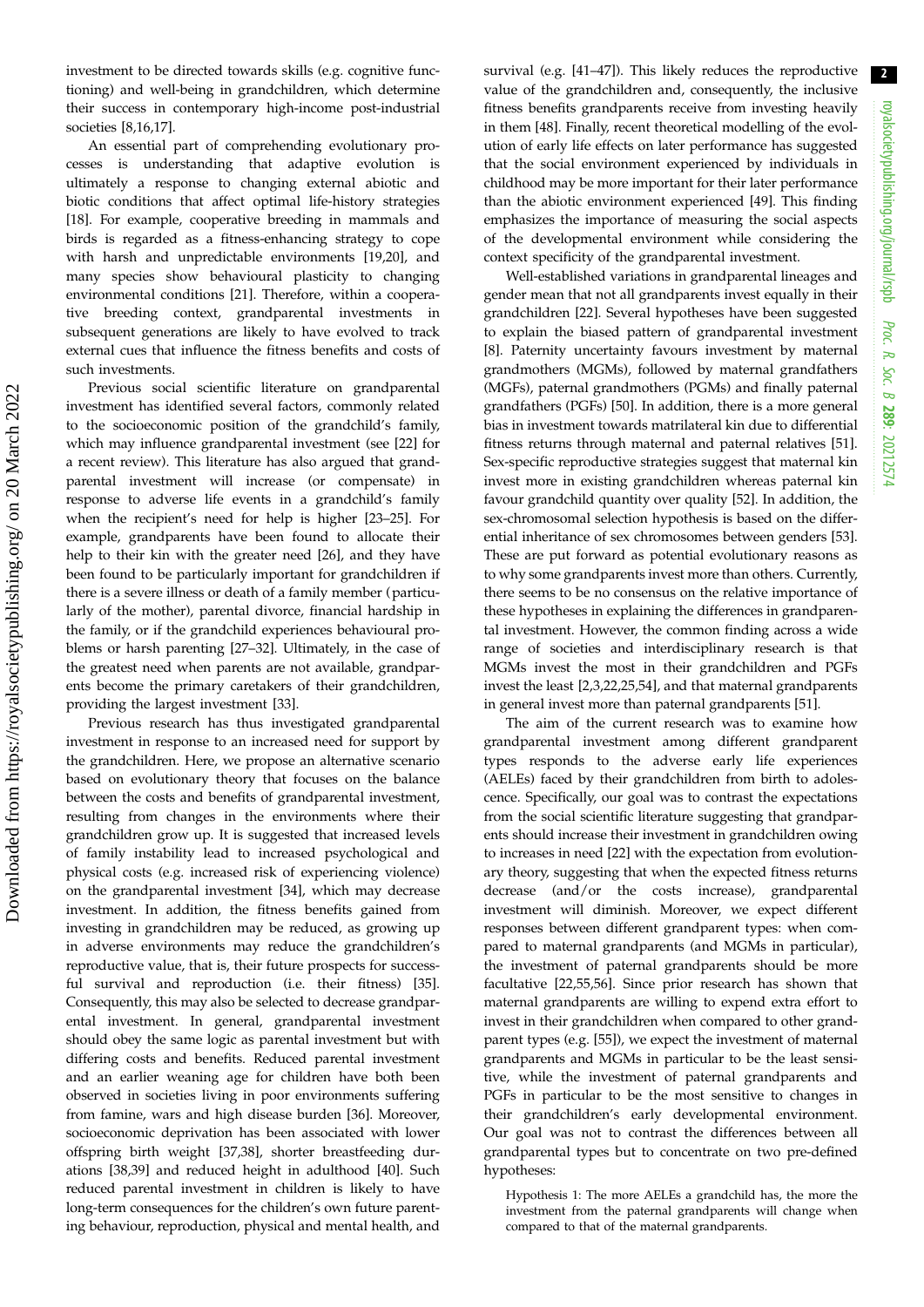Hypothesis 2: As a grandchild's AELEs increase, the investment of the maternal grandmother will change the least when compared to the other grandparent types.

To examine these hypotheses, we used nationally representative population-based data gathered from English and Welsh adolescents (ranging in age from 11 to 16) and a structural equation modelling (SEM) framework [\[57](#page-10-0)]. SEM has the benefit of allowing the fitting of complex structural models, the incorporation of measurement error into the constructs of scientific interest using unobserved latent variables and enabling various sensitivity checks for the robustness of the results to different modelling assumptions (e.g. to external model misspecification).

## 2. Methods and materials

## (a) Data

We used the data from the Involved Grandparenting and Child Well-Being 2007 survey collected by the GfK National Opinion Polls, which is a nationally representative sample of English and Welsh adolescents aged 11–16 years [\[28](#page-9-0),[58,59\]](#page-10-0). In every selected school, classes were randomly chosen. Larger schools had a greater probability of being included in the final sample, and the response rate was 68%. Respondents completed the questionnaire in a school classroom, and the original sample included 1566 adolescents [\[28](#page-9-0),[60\]](#page-10-0). When filling in the questionnaire on grandparental investment, respondents were asked to answer questions relating to only those grandparents who were still alive, i.e. only those with at least one living grandparent were considered ( $n = 1488$ ). As is common practice in previous research, we also excluded those children from the analyses who resided with their grandparents  $(n = 58)$ . This was because, based on the data, we could not separate the cases where grandparents were the sole caretakers of the grandchildren (in which case their investment is much more obligatory) from those cases of three-generation households. The total number of children included in the analysis was 1430. For descriptive statistics, please refer to [table 1](#page-4-0).

(i) Measurement of a grandchild's adverse early life experiences To measure the grandchildren's AELEs, the distal adverse life events scale of Tiet et al. [[61\]](#page-10-0) was used to record the total number of adverse life events experienced throughout the child's life up to until 1 year before the response was collected. In its original formulation, the Adverse Life Event scale consists of 25 possible events that children have little or no control over. However, the original scale included several events that were not severe enough to have a meaningful influence on grandparental investment in the context of current research. Therefore, only the following events (answered by yes/no) that directly involved the grandchild or her/his family were used to calculate the number of AELEs for each grandchild in earlier life: 'someone in the family died', 'there was a negative change in parent's financial situation', 'family had drug/alcohol problem', 'respondent got seriously sick or injured', 'respondent was a victim of crime/violence/assault', 'parents separated or divorced' and 'one of the parents went to jail'. In addition, we also included the question 'have you ever qualified for free school meals (even if not taken)?'. As children from low-income families receive free school meals in the UK, this variable indicates the financial conditions of the family. Thus, the resultant composite index for AELEs was the sum of eight indicators.

#### (ii) Grandparental investment

To measure grandparental investment in their grandchildren, we used questions developed by Elder & Conger [[62\]](#page-10-0). From the list of all questions available, we chose four questions that directly measured grandparental investment; these were 'how often do you see them' (Q15), 'their grandparents had looked after them' (Q26), 'they could depend on their grandparents' (Q27) and 'provided financial assistance or help' (Q38). Question Q26 was reverse-scaled to match the meaning and ordering of the other scales. Questions Q15, Q26 and Q27 were measured on a 4-point Likert-type scale ranging from  $1 = not$  at all/never to  $4 = a$  lot/every day, and Q38 was measured on a 3-point Likert-type scale ranging from  $1 = never$  to  $3 = usually$ .

## (b) Statistical analysis

We used SEM with multiple-indicator latent variables [\[57](#page-10-0)] to examine how the grandchildren's AELEs influenced grandparental investment. The benefits of using SEM with latent variables instead of the regular observed variable regression models include the potential for more generalizable results owing to a more causally oriented approach, handling of measurement error in the latent constructs of interest that produce more consistent regression estimates and increased statistical power, and more flexible representations of the data with the additional parameters [\[63](#page-10-0)].

The response variable used was a latent variable measuring 'grandparental investment' for each grandchild with four effect indicators (i.e. the latent variable causes variation in its indicators) that were the questions asked from the grandchildren [\[57](#page-10-0)]. The question 'provided financial assistance or help' was regarded as the most relevant measured variable of investment and was thus used as a marker indicator of the latent variable by fixing its unstandardized loading to unity. This sets the scale for the latent variable, which also has an error term (or disturbance), representing the fact that not all of its causes are modelled here [\[57](#page-10-0)]. In other words, the use of latent variables allows for the inclusion of measurement errors when measuring scientific constructs. The effect indicators for this latent variable were treated as ordinal variables that were modelled using the probit link function. Hence, these loadings can be interpreted as the extent to which a one-unit increase in the latent variable score, defined by its marker indicator, changes the predicted probit index in standard deviation units of the latent response variable that is connected to its observed indicators by their threshold structure (for more details, please see electronic supplementary material, figure S1) [\[57](#page-10-0)]. To compare how grandparental investment among the grandparent types varied with the AELEs, we needed to first establish measurement invariance (i.e. homogeneous measurement properties) for grandparental investment between the grandparent types [[64\]](#page-10-0). Analysis of measurement invariance showed that we had to rely on partial measurement invariance, where one of the fourfactor loadings was non-invariant between the groups (see electronic supplementary material, table S1). Thus, we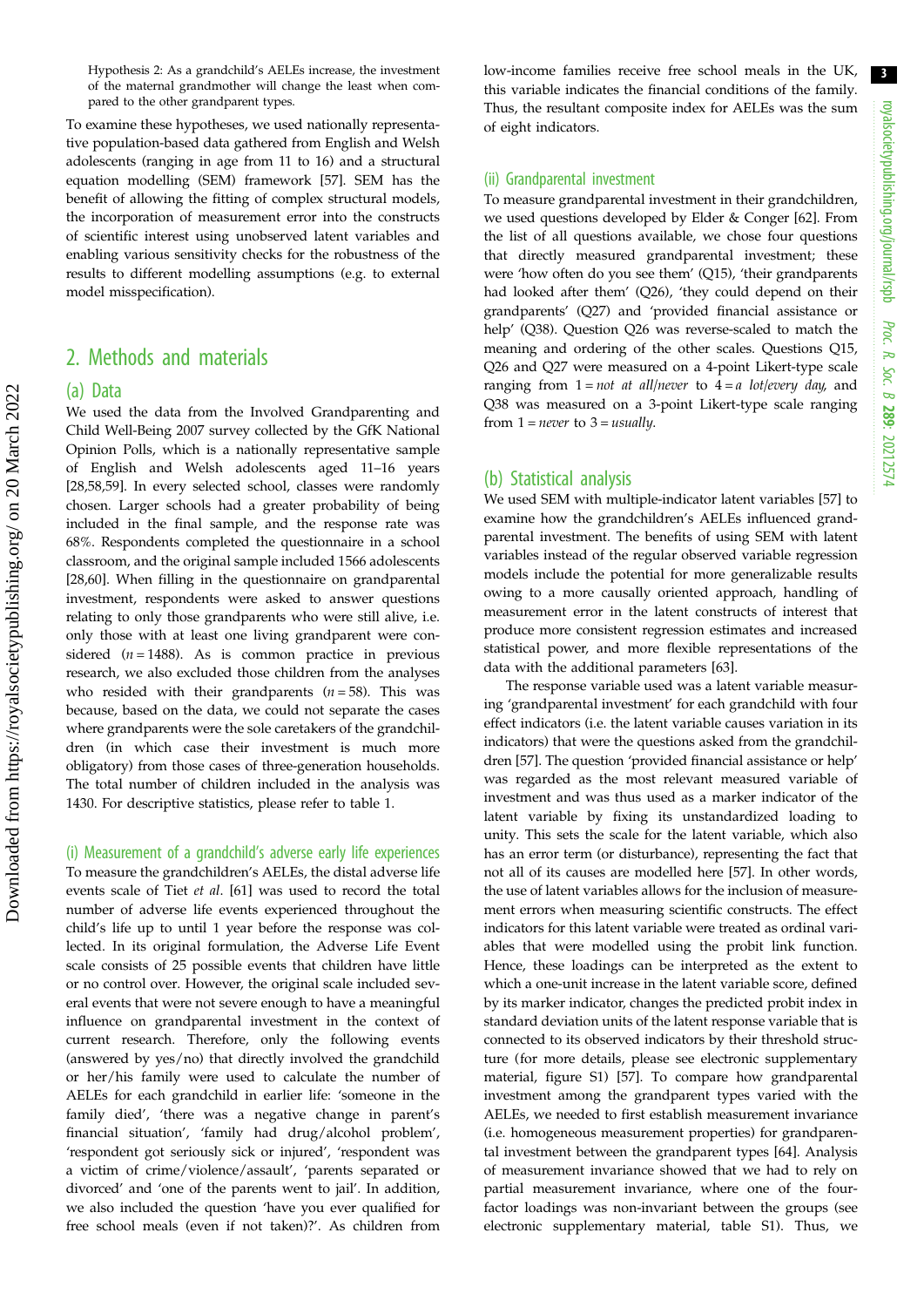<span id="page-4-0"></span>

|                                   | mean |     |     | min. | max. |
|-----------------------------------|------|-----|-----|------|------|
| characteristics of the grandchild |      |     |     |      |      |
| grandchild age (mean)             | 13.4 |     | 4.  |      |      |
| don't know/missing (%)            | 0.56 |     |     |      |      |
| ethnicity (%)                     |      |     |     |      |      |
| white                             | 89.0 |     |     |      |      |
| <b>Black or Afro-Caribbean</b>    | 3.5  |     |     |      |      |
| Asian                             | 2.1  |     |     |      |      |
| mixed                             | 2.2  |     |     |      |      |
| don't know/missing                | 3.2  |     |     |      |      |
| AELEs                             | 1.6  |     | .4  |      | ለ    |
|                                   |      | MGM | MGF | PGM  |      |

| number of other grandchildren (%)                              |      |      |      |      |
|----------------------------------------------------------------|------|------|------|------|
| respondent is the only grandchild                              | 2.6  | 1.7  | 2.0  | 1.8  |
| $2$ or $3$                                                     | 22.7 | 18.6 | 18.3 | 13.5 |
| >3                                                             | 53.4 | 40.9 | 44.6 | 33.6 |
| don't know/missing                                             | 21.2 | 38.8 | 35.2 | 51.1 |
| living distance between the grandparent and the grandchild (%) |      |      |      |      |
| overseas                                                       | 7.1  | 5.1  | 5.2  | 4.1  |
| further away in the UK                                         | 18.8 | 16.4 | 20.0 | 15.5 |
| not in the same town but within 10 miles                       | 20.6 | 15.0 | 18.0 | 14.5 |
| in the same town                                               | 34.5 | 76.4 | 24.1 | 16.6 |
| don't know/missing                                             | 19.1 | 37.1 | 32.7 | 49.3 |
| grandparent age (%)                                            |      |      |      |      |
| $< 50$ years                                                   | 0.9  | 0.6  | 0.4  | 0.4  |
| $50-60$ years                                                  | 12.0 | 6.2  | 5.4  | 2.9  |
| $60 - 70$ years                                                | 34.5 | 26.4 | 28.3 | 20.6 |
| $> 70$ years                                                   | 24.6 | 22.0 | 22.9 | 19.6 |
| don't know/missing                                             | 28.0 | 45.0 | 43.0 | 56.6 |
| variables measuring grandparental investment                   |      |      |      |      |
| 'Do they give you money or help in any other way?' (%)         |      |      |      |      |
| never                                                          | 7.7  | 9.7  | 10.3 | 10.1 |
| occasionally                                                   | 28.8 | 21.9 | 26.0 | 20.0 |
| usually                                                        | 45.5 | 33.9 | 33.7 | 24.3 |
| missing                                                        | 18.0 | 34.6 | 30.0 | 45.7 |
| 'How often do you see them?' (%)                               |      |      |      |      |
| never                                                          | 4.9  | 5.5  | 5.9  | 6.6  |
| several times a year                                           | 30.8 | 25.4 | 33.5 | 25.5 |
| twice a week                                                   | 30.2 | 22.8 | 23.4 | 17.6 |
| daily                                                          | 16.4 | 10.7 | 6.4  | 3.7  |
| missing                                                        | 17.7 | 35.6 | 30.8 | 46.6 |
| 'How often do your grandparents look after you?' (%)           |      |      |      |      |
| every day                                                      | 4.0  | 2.7  | 1.0  | 0.6  |
| once a week or so                                              | 20.8 | 15.2 | 12.8 | 9.3  |
| several times a year                                           | 32.9 | 23.9 | 26.4 | 18.6 |

(Continued.)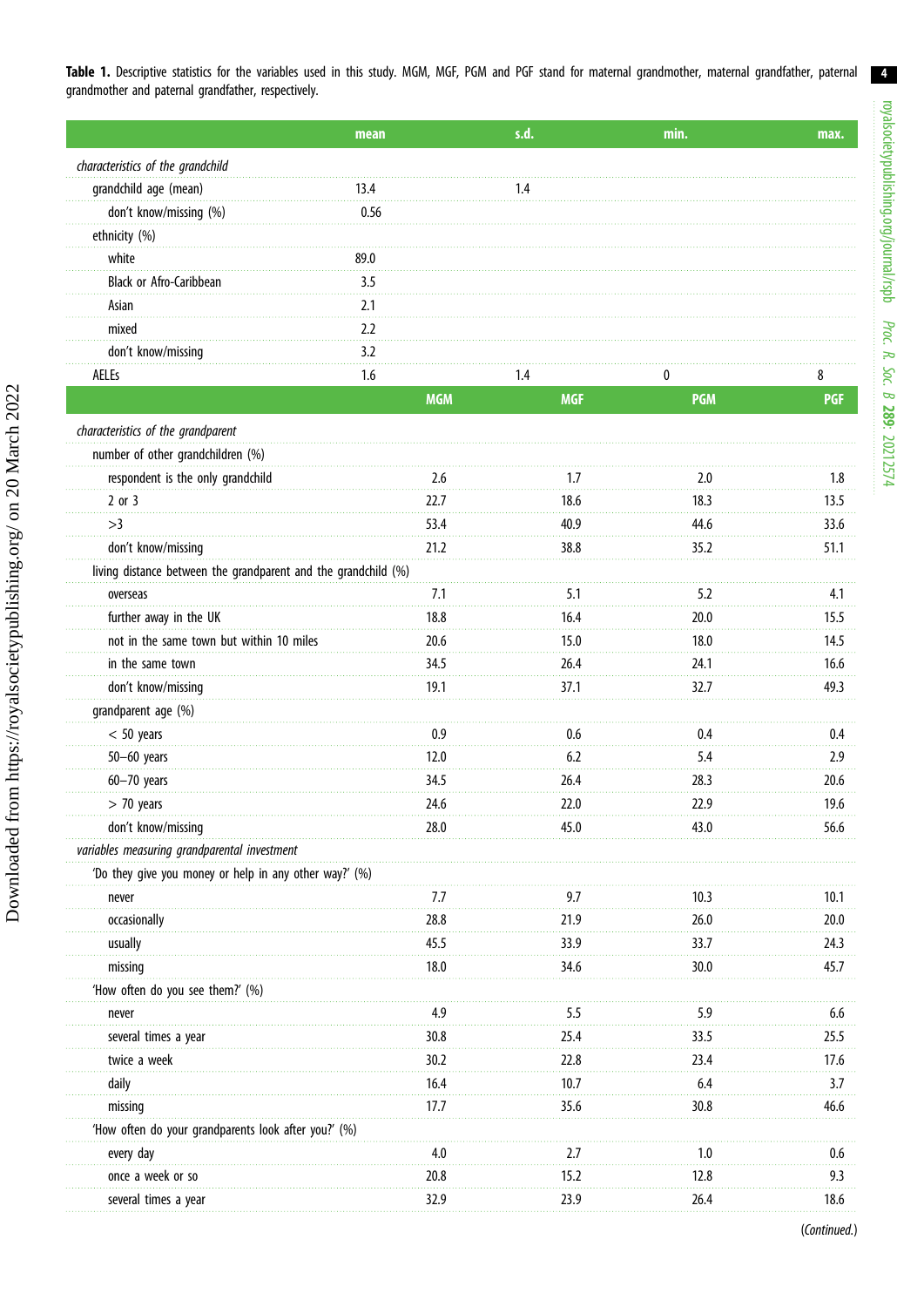Downloaded from https://royalsocietypublishing.org/ on 20 March 2022

Downloaded from https://royalsocietypublishing.org/ on 20 March 2022

| nevei |                                                                                             |  |  |  |  |  |  |
|-------|---------------------------------------------------------------------------------------------|--|--|--|--|--|--|
|       |                                                                                             |  |  |  |  |  |  |
|       | 'How much can you depend on your grandparent to be there when you really need him/her?' (%) |  |  |  |  |  |  |
|       |                                                                                             |  |  |  |  |  |  |
|       |                                                                                             |  |  |  |  |  |  |
|       |                                                                                             |  |  |  |  |  |  |
|       |                                                                                             |  |  |  |  |  |  |
|       |                                                                                             |  |  |  |  |  |  |
|       |                                                                                             |  |  |  |  |  |  |

proceeded with a multi-group SEM by simultaneously fitting our model to all four grandparent types.

The main predictor variable that influenced the latent 'grandparental investment' for the grandchild was the number of AELEs. Furthermore, as precision covariates aimed to reduce the error variance in 'grandparental investment' (i.e. not causal confounders of the associations studied here; see e.g. [[65\]](#page-10-0)), the model fitted included a living distance between the grandparent and the grandchild (in the same town, not in the same town but within 10 miles, further away in the UK, or overseas (=a reference category)), the number of other grandchildren (single grandchild (=a reference category), one to two grandchildren, more than three grandchildren, two to four grandchildren, more than four grandchildren and more than six grandchildren), grandchild's ethnicity (white (=a reference category), black or Afro-Caribbean, Asian, and mixed parentage), sex (female (=a reference), male) and grandparental age (less than 50 (=a reference category), 50–60, 60–70 and more than 70 years of age). As a potential statistical confounder, we included grandchild age into the analysis as grandchild's age is likely linked to the probability of being exposed to a number of adverse early life events (younger children may not yet have experienced so many adverse events as older children) and effects of grandparental investment vary by grandchild age, with grandparents investing more in young grandchildren. All the categorical variables were dummy coded, and grandchild age was grand mean centred. All the regression parameters as well as the latent variable intercepts (except for MGMs, which was fixed to zero for identification purposes) and variances were allowed to vary between the grandparent types. As indicated by the measurement invariance analysis (see electronic supplementary material), a single residual covariance among the factor indicators was also included in the model.

To handle missing data in the independent variables, we used multiple imputation and followed the guidelines given by von Hippel [\[66](#page-10-0)] for the number of imputed datasets needed. By accepting a 5% change in the standard error of the estimates, we imputed 62 datasets using a multilevel variance covariance approach (as we had missing data on variables measured within and between grandchildren) using an unrestricted model with a Bayesian estimator [\[67](#page-10-0)]. Because of the multiple imputations, we used Wald's test instead of the likelihood ratio test. Since the two pre-planned tests were not orthogonal, we controlled for the type I error rate by using the false discovery rate (FDR) among the set of rejected hypotheses [[68\]](#page-10-0). FDR, defined as the expected proportion of type I errors among all significant results, corrected for the expected proportion of type I errors by providing adjusted p-values. The mean- and variance-adjusted diagonally weighted least-squares (WLSMV) estimator and default delta parametrization were used for the estimation of multi-group SEM. As we had multiple observations per grandchild (i.e. a maximum of four living grandparents), the grandchild's identity was used as a design-based clustering factor to obtain unbiased estimates and robust standard errors [[69\]](#page-10-0).

We performed two robustness checks for the model assumptions that could have affected our results. First, using a single-indicator latent variable approach to account for measurement error when measuring AELE, we examined the sensitivity of our results for the artificially reduced reliability (down to 60% reliability) of the AELE variable [[70\]](#page-10-0). It is well known that measurement errors in predictors attenuate their regression coefficients toward zero (e.g. [[71\]](#page-10-0)). Such lowered reliability (i.e. increased measurement error) might include the factors missed by the original scale to represent the grandchild's AELEs and, for example, errors in the participants' understanding of the questions asked. In this approach, the original observed predictor (i.e. AELEs) is replaced by a latent variable for which measured AELEs has a unit loading, while its error variance is set by multiplying its sample variance with the desired level of reliability. Second, to evaluate the importance of unobserved confounding (i.e. shared causes for both independent and dependent variables) on the association between grandparental investment and the AELEs of grandchildren, we applied the method recently described by Harring et al. [\[72](#page-10-0)]. In this method, the effect of a potential unmeasured confounder(s) is mimicked by a phantom variable that affects both the predictor (i.e. AELEs) and the outcome (i.e. grandparental investment) in the model. Phantom variables are latent variables without any indicators, precluding the need for actual data. Instead, the mean and variance of the phantom variables are fixed constants, usually set to zero and unity, respectively [\[72](#page-10-0)]. The rationale is to examine the sensitivity of the original conclusions when one adds the phantom variable as unmeasured confounder(s) into the model and varies the strength of the expected confounding. One potential confounder for the true causal effect between AELEs and grandparental investment that is unmeasured in these data is the socioeconomic status of the grandparents, acting via or parallel to their children's (i.e. the parents of the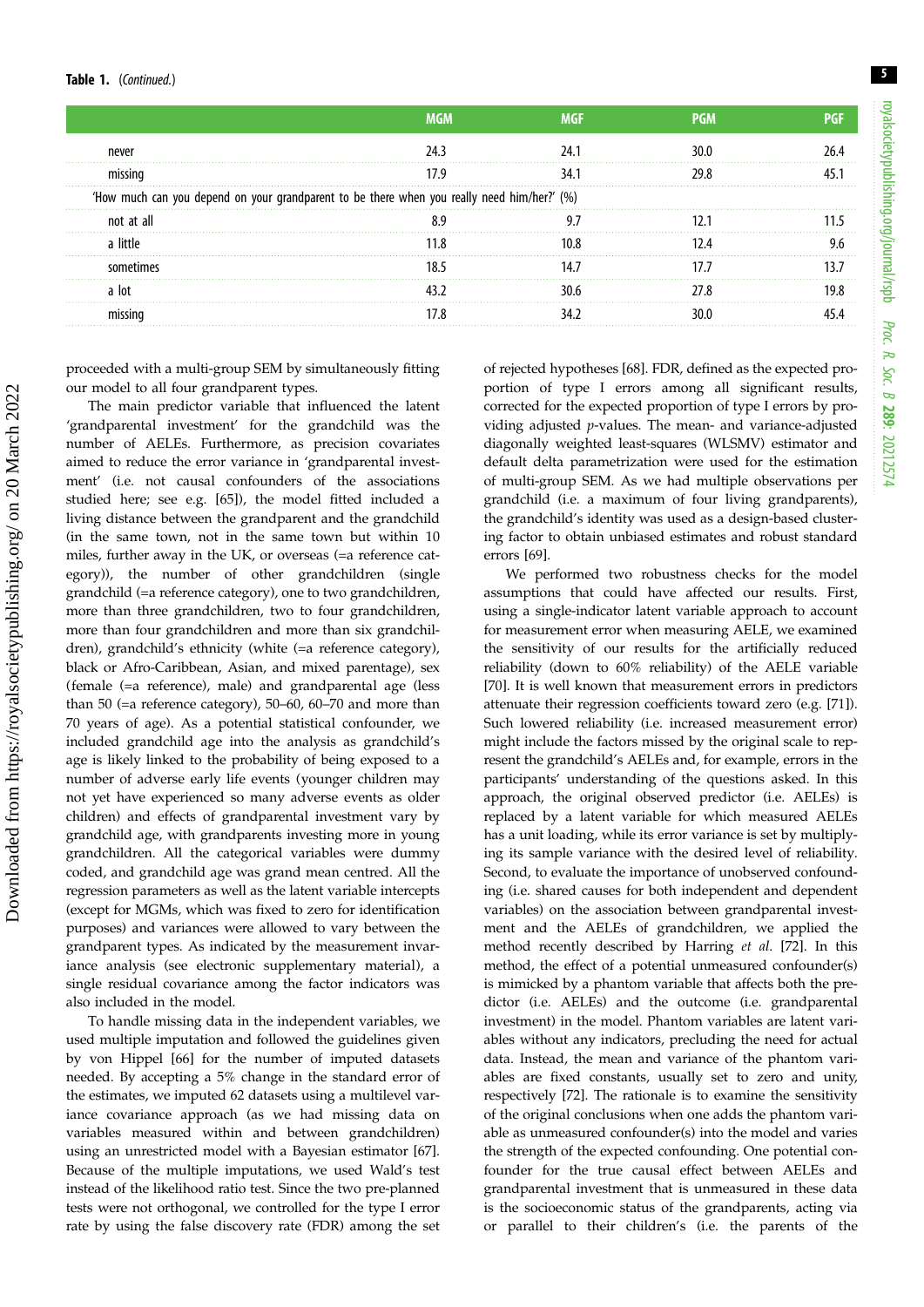grandchildren) socioeconomic status. It is likely that a high socioeconomic status in grandparents acts to reduce the grandchildren's AELEs and increases their investment in their grandchildren. Thus, we concentrated on this scenario. It is of note that depending on the application, the confounder could also be expected to exert positive or negative effects on both the independent and dependent variables or positive effects on the predictor and negative effects on the outcome. While the signs of the suspected confounder effects are usually easy to imagine, the strength of these effects is usually arbitrary without strong prior knowledge. Hence, using a range of values is recommended [\[72](#page-10-0)]. Here, we started the process of fitting different values to the strength of the confounding value based on the observed associations between the AELEs and investment among the grandparents and by gradually increasing the strength of the confounding variable until the confounding changed the statistical inference of the association of interest. Mplus 8.5 [\[73](#page-10-0)] was used for all data analyses.

## 3. Results

The multi-group SEM showed an almost statistically significant difference (when considering the conventional alpha level of 5%) in the regression coefficients for AELEs and grandparental investment between the maternal and paternal grandparents (Hypothesis 1: maternal grandparents: β (95% confidence interval [CI] −0.012 [−0.032, 0.008], paternal grandparents  $\beta$  [95% CIs] -0.040 [-0.064, 0.017],  $\chi_1^2 = 3.371$ ,  $p = 0.066$ ,  $p_{\text{FDR-adjusted}} = 0.066$ . Likewise, the investment of the MGMs seemed less sensitive to increases in the AELEs when compared to the other grandparents (Hypothesis 2: MGMs: β (95% CIs) -0.003 (-0.028, 0.021), other grandparents:  $\beta$  (95% CIs) −0.036 (−0.055, −0.016),  $\chi_1^2 = 4.182$ ,  $p =$ 0.041,  $p_{\text{FDR-adjusted}} = 0.066$ . These effect sizes can be evaluated in terms of their predicted marginal effects for the question setting scale of the latent variable 'investment' (i.e. 'provided financial assistance or help'). For example, grandchildren who experienced none of the AELEs compared to those who experienced all eight AELEs had conditional probabilities of scoring 'usually' (i.e. the highest category) of 53.4% and 49.6%, respectively, for the maternal grandparents. For the paternal grandparents, the percentages for grandchildren with zero and eight AELEs were 53.4% and 40.7%, respectively. The corresponding numbers for the contrast between MGMs and other grandparents were 53.4% and 52.4% for MGMs and 53.4% and 42.0% for all other grandparents.

When allowing for differing associations between AELEs and grandparental investment for each grandparent type, we see a clear gradient in these associations across the different grandparent types (table 2; see electronic supplementary material, table S2 for full results). That is, the association between AELEs and grandparental investment was the weakest among MGMs and the strongest negative association was among PGFs. Associations for the MGFs and PGMs fell in between.

Robustness checks showed that reducing the reliability of a variable measuring AELEs down to 60% did not have any effect on the results ([table 3\)](#page-7-0). The impact of adding a confounder to the model that negatively affected the number of AELEs but positively affected grandparental investment on grandchildren by varying degrees is given in [table 4](#page-7-0). A confounder Table 2. Selected results from a multi-group SEM examining how AELEs of grandchildren influenced grandparental investment among MGMs, MGFs, PGMs and PGFs. For the full results, please see electronic supplementary material, table S2. 95% CI denotes 95% confidence intervals of the regression coefficients.

|                        |          | 95% CI           |
|------------------------|----------|------------------|
| regression coefficient |          |                  |
| <b>MGMs</b>            | $-0.003$ | $-0.028, 0.021$  |
| MGFs                   | $-0.025$ | $-0.057, 0.007$  |
| PGMs                   | $-0.032$ | $-0.061, -0.002$ |
| PGFs                   | $-0.051$ | $-0.088, -0.015$ |

whose effect on both grandparental investment and AELEs was 0.25 and −0.25 units, respectively, was strong enough to change our statistical inference on the non-existing association between AELEs and grandparental investment among MGMs (β (95% CIs) −0.003 (−0.028, 0.021)) to a significant positive association of AELEs for investment on grandchildren ( $\beta$ (95% CIs) 0.029 (0.005, 0.053)). In other words, the effect of confounding would have to be approximately 83-times stronger compared to the estimated association between AELEs and the MGMs's investment in order to change our conclusion regarding the parameter. The corresponding values for changing our statistical inference for the association between AELEs and grandparental investment for MGFs, PGMs and PGFs resulted in roughly 14-, 3-, and 9-times stronger confounder effects, respectively ([table 4\)](#page-7-0).

## 4. Discussion

The aim of this investigation was to challenge the currently held expectation in social scientific literature that grandparents will increase their investment in grandchildren if the children have an increased need [[22\]](#page-9-0), with an opposite prediction that arises from evolutionary theory. Although our results were on the borderline of conventional statistical significance after adjusting for multiple testing, they do suggest that grandparents of grandchildren who experienced more AELEs may provide less grandparental investment. Moreover, the investments made by maternal grandparents, and MGMs in particular, were insensitive to the AELEs experienced by the children. Paternal grandparents, however, invested less in grandchildren who had experienced more AELEs. These results were robust to potential measurement errors in our measure of AELEs, and the confounding (i.e. bias due to omitted shared causes) would have to be much stronger than the associations found here between the AELEs and grandparental investment to alter our conclusions.

Thus, our results support evolutionary prediction, which states that the investments made by grandparents should relate to their potential costs and benefits, as these eventually could determine the payoff in terms of their grandchildren's evolutionary fitness (i.e. their reproductive value measuring the fraction of a future population that has descended from them) [[35,](#page-9-0)[74](#page-10-0)]. In other words, high investment is likely to have poor inclusive fitness payoffs when made in a grandchild who has low reproductive value and is thus selected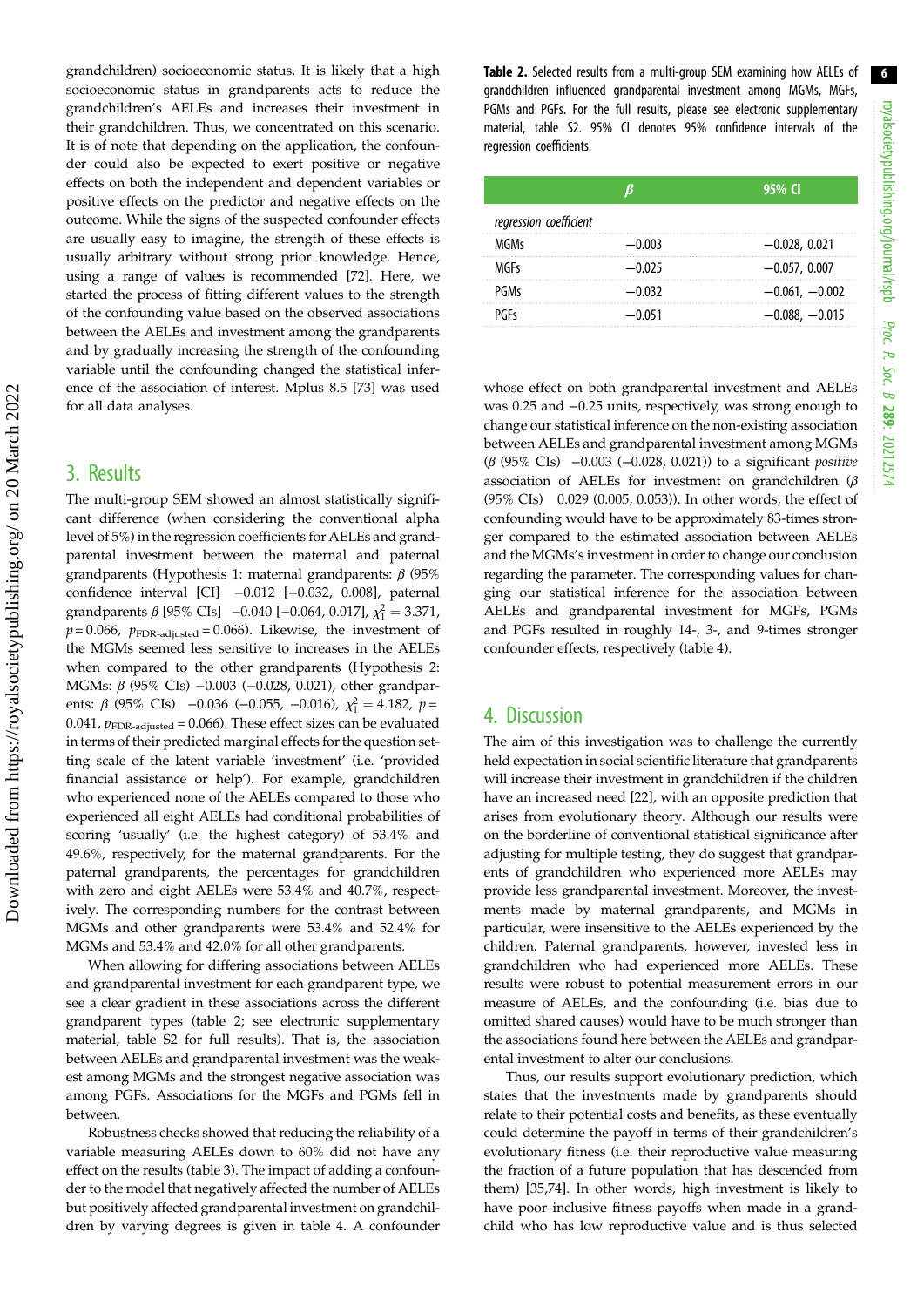7

<span id="page-7-0"></span>Table 3. Regression coefficients and their 95% confidence intervals (CI), assessing how AELEs influenced grandparental investment in relation to declining reliability, R, of the variable measuring AELEs. MGMs, maternal grandmothers; MGFs, maternal grandfathers; PGMs, paternal grandmothers; PGFs, paternal grandfathers.

|      | <b>MGMs</b>                  | <b>MGFs</b>                  | <b>PGMs</b>                      | <b>PGFs</b>                      |
|------|------------------------------|------------------------------|----------------------------------|----------------------------------|
| R    | $\beta$ (95% CI)             | $\beta$ (95% CI)             | $\beta$ (95% CI)                 | $\beta$ (95% CI)                 |
|      | $-0.003$ ( $-0.028$ , 0.021) | $-0.025$ ( $-0.057, 0.007$ ) | $-0.032$ ( $-0.061$ , $-0.002$ ) | $-0.051$ ( $-0.088$ , $-0.015$ ) |
| 0.95 | $-0.004$ ( $-0.029$ , 0.147) | $-0.026$ ( $-0.059$ , 0.006) | $-0.035$ ( $-0.065$ , $-0.004$ ) | $-0.056$ ( $-0.092$ , $-0.020$ ) |
| 0.90 | $-0.004$ ( $-0.030$ , 0.022) | $-0.028$ ( $-0.062$ , 0.006) | $-0.037$ ( $-0.069$ , $-0.005$ ) | $-0.059$ ( $-0.097$ , $-0.021$ ) |
| 0.85 | $-0.004$ ( $-0.032$ , 0.024) | $-0.030$ ( $-0.066$ , 0.007) | $-0.039$ ( $-0.073$ , $-0.005$ ) | $-0.063$ ( $-0.103$ , $-0.022$ ) |
| 0.80 | $-0.004$ ( $-0.034$ , 0.025) | $-0.031$ ( $-0.070, 0.007$ ) | $-0.041$ ( $-0.078$ , $-0.005$ ) | $-0.066$ ( $-0.110$ , $-0.023$ ) |
| 0.75 | $-0.005$ ( $-0.036$ , 0.027) | $-0.033$ ( $-0.074$ , 0.008) | $-0.044$ ( $-0.083$ , $-0.005$ ) | $-0.071$ ( $-0.117$ , $-0.025$ ) |
| 0.70 | $-0.005$ ( $-0.039$ , 0.029) | $-0.036$ ( $-0.080$ , 0.008) | $-0.047$ ( $-0.089$ , $-0.006$ ) | $-0.076$ ( $-0.126$ , $-0.026$ ) |
| 0.65 | $-0.005$ ( $-0.042$ , 0.031) | $-0.038$ ( $-0.086$ , 0.009) | $-0.051$ ( $-0.096$ , $-0.006$ ) | $-0.082$ ( $-0.136$ , $-0.028$ ) |
| 0.60 | $-0.006$ ( $-0.046$ , 0.034) | $-0.042$ ( $-0.093$ , 0.010) | $-0.055$ ( $-0.104$ , $-0.007$ ) | $-0.089$ ( $-0.147$ , $-0.030$ ) |

Table 4. Regression coefficients and their 95% confidence intervals (CI) for AELEs that influenced grandparental investment in relation to varying strengths of unmeasured confounding. MGMs, maternal grandmothers; MGFs, maternal grandfathers; PGMs, paternal grandmothers; PGFs, paternal grandfathers. The italicized coefficients indicate the level of confounding that changed the statistical inference of the association between AELEs and grandparental investment.

| confounding<br>(investment, AELEs) | <b>MGMs</b>                  | <b>MGFs</b>                  | <b>PGMs</b>                      | <b>PGFs</b>                      |
|------------------------------------|------------------------------|------------------------------|----------------------------------|----------------------------------|
|                                    | $\beta$ (95% CI)             | $\beta$ (95% CI)             | $\beta$ (95% CI)                 | $\beta$ (95% CI)                 |
| (0, 0)                             | $-0.003$ ( $-0.028$ , 0.021) | $-0.025$ ( $-0.057, 0.007$ ) | $-0.032$ ( $-0.061$ , $-0.002$ ) | $-0.051$ ( $-0.088$ , $-0.015$ ) |
| $(0.001, -0.001)$                  | $-0.004$ ( $-0.027$ , 0.020) | $-0.025$ ( $-0.056$ , 0.006) | $-0.033$ ( $-0.062$ , $-0.004$ ) | $-0.053$ ( $-0.088$ , $-0.019$ ) |
| $(0.01, -0.01)$                    | $-0.003$ $(-0.027, 0.020)$   | $-0.025$ ( $-0.056$ , 0.006) | $-0.033$ ( $-0.062$ , $-0.004$ ) | $-0.053$ ( $-0.088$ , $-0.019$ ) |
| $(0.05, -0.05)$                    | $-0.002$ ( $-0.026$ , 0.021) | $-0.024$ ( $-0.055$ , 0.007) | $-0.032$ ( $-0.061$ , $-0.003$ ) | $-0.052$ ( $-0.086$ , $-0.017$ ) |
| $(0.1, -0.1)$                      | $0.002$ (-0.022, 0.025)      | $-0.02$ ( $-0.051$ , 0.011)  | $-0.028$ ( $-0.057$ , 0.001)     | $-0.048$ ( $-0.083$ , $-0.013$ ) |
| $(0.2, -0.2)$                      | $0.017$ (-0.006, 0.041)      | $-0.005$ ( $-0.036$ , 0.026) | $-0.013$ $(-0.042, 0.017)$       | $-0.033$ $(-0.067, 0.002)$       |
| $(0.25, -0.25)$                    | $0.029$ (0.005, 0.053)       | $0.007$ (-0.024, 0.038)      | $-0.001$ ( $-0.03$ , 0.028)      | $-0.021$ ( $-0.056$ , 0.013)     |
| $(0.3, -0.3)$                      | $0.043$ (0.019, 0.067)       | $0.021$ (-0.01, 0.052)       | $0.013$ (-0.016, 0.043)          | $-0.007$ $(-0.042, 0.028)$       |
| $(0.35, -0.35)$                    | 0.060(0.036, 0.084)          | $0.037$ (0.006, 0.064)       | $0.030$ $(0.001, 0.060)$         | $0.010$ (-0.025, 0.045)          |
| $(0.4, -0.4)$                      | $0.079$ $(0.055, 0.104)$     | $0.057$ $(0.025, 0.088)$     | $0.049$ $(0.020, 0.079)$         | $0.029$ (-0.006, 0.064)          |
| $(0.5, -0.5)$                      | $0.101$ $(0.076, 0.126)$     | $0.078$ $(0.046, 0.110)$     | $0.071$ $(0.041, 0.102)$         | $0.051$ (0.015, 0.087)           |

against by natural selection. Given the wealth of evidence on how early life and childhood experiences affect adult phenotypes in humans (e.g. [[41](#page-9-0)–[47](#page-9-0)]), there is probably a link between early environmental and social conditions and an individual's reproductive value in our species. A common expectation among scholars examining these questions is that accelerated reproductive timing commonly related to AELEs or environmental conditions is adaptive by increasing their relative lifetime fitness (e.g. [\[44](#page-9-0)]), thus contrasting our rationale for the reduced reproductive value of individuals developing in adverse conditions. However, to the best of our knowledge, no previous studies have established such a link in humans, nor do theoretical life-history models support such conclusions [\[75,76](#page-10-0)]. A recent long-term study in wild baboons failed to find to support for accelerated reproductive scheduling in response to early life adversity being adaptive in this species [\[77](#page-10-0)]. More studies are needed to link early life conditions with multigenerational investments in humans. This research would benefit from advanced demographic modelling, as done in the case of sex allocation [\[78](#page-10-0)], by making explicit predictions as to how grandparental investment should be expected to vary according to the reproductive value of grandchildren.

The current findings also strengthen our knowledge regarding the important role played by maternal grandparents, and MGMs in particular, as investors in grandchildren [[3](#page-8-0)[,54](#page-10-0)]. The novel contribution of the current research is that for grandchildren who experienced many AELEs the importance of maternal grandparents, and especially MGMs, still seems to hold. Those grandparents who are predicted to invest most in their grandchildren (i.e. maternal grandparents and MGMs in particular) seem to do so irrespective of the cues indicating declining reproductive values in the grandchildren. It is known that supportive caregiving can protect children from for example early adversity-induced psychopathology [[79\]](#page-10-0). MGMs may thus provide such support for their grandchildren, particularly if the care from their primary caretakers is compromised. Also in killer whales, post-reproductive females are found to be particularly important for their relatives in the years when food (salmon)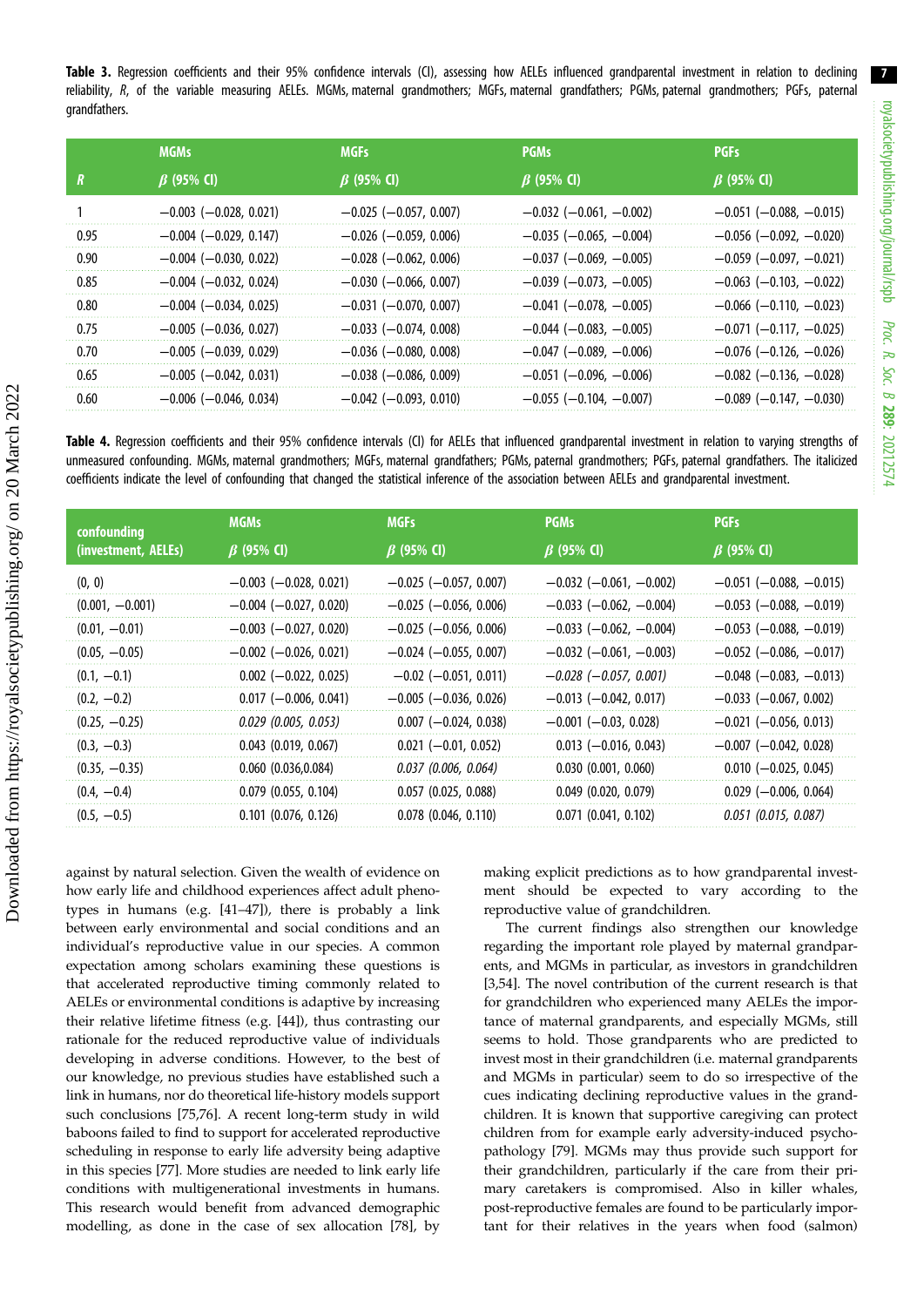<span id="page-8-0"></span>abundance is low [[80\]](#page-10-0). By contrast, paternal grandparents seem much more sensitive to investing in grandchildren with reduced fitness payoffs, as their investments decreased. From an evolutionary perspective, this may indicate that (i) maternal grandparents, especially the MGMs, can better tolerate for the decreased fitness payoffs in their grandchildren (e.g. owing to known relatedness) or (ii) that the costs of AELEs in grandchildren and in their family are disproportionally taking a toll on paternal grandparents.

The data used in this study have several strengths. The adolescents provided information on grandparental investment and background variables related to themselves, their families and grandparents. Grandparents may not be the ideal source of such information, because since the norm in contemporary high-income post-industrial societies is to treat all children equally, they may try to present their investment as equal in all grandchildren [\[8,22](#page-9-0)]. Parents, in turn, may think of grandparents as couples, meaning they may not accurately report the amount of grandparental investment within lineages. Moreover, if one is interested in the investment of all four grandparent types, it would be very complicated to ask either grandparents or parents about the grandparental investment according to all the different grandparent–grandchild dyads. Due to the limitations related to surveying parents and grandparents, children could be regarded as the most reliable source of information on biased grandparental investment [\[52](#page-10-0)]. Finally, the conclusions drawn from these data are further strengthened by the modelling framework applied, which enables the evaluation of the two important threats to statistical inference from correlative data: measurement error in predictors and confounding by omitted shared causes [[81,82\]](#page-10-0). Neither lowering the reliability of AELEs down to 60% nor modelling very strong confounding effects compared to the estimated association between AELEs and grandparental investment by grandparent type seemed to change the statistical inference.

The limitations of this research are related to the fact that we could not separate the factors affecting the need for investment from those affecting the cost and benefits of investment using the current data. These aspects are not necessarily synonymous, as not all factors that increase the need for grandparental investment necessarily imply increased costs and/or benefits. Moreover, it has recently been acknowledged that it is generally difficult to quantify and measure environmental unpredictability and harshness that could be relevant for individual development and its long-term consequences [\[83,84](#page-10-0)]. We aimed to alleviate such concerns by using a cumulative measure of AELEs instead of relying on only a single or few events that may poorly capture the range of all external cues relevant for parental and grandparental investment [[85,86\]](#page-10-0) and using a questionnaire that captures the AELEs during the grandchildren's lifetime. Furthermore, by modelling measurement error in our measure of AELEs, we showed that our conclusions were robust to such a threat. However, we do not claim to have revealed causal effects here: all the effects modelled were linear and additive within grandparents whereas causal inference is inherently non-parametric in nature [[81\]](#page-10-0). In addition, although the AELEs measured presumably took place before the children were asked to evaluate their grandparents' investment, we cannot exclude the possibility that grandparental investment may have played some role in the level of adversity experienced by the grandchildren at some point in their life. Longitudinal data on adverse events and subsequent changes in grandparental investment are needed to shed more light on potential causal interpretation of our findings.

In conclusion, our results suggest that when considering the AELEs of grandchildren using a cumulative lifetime measure of adverse events instead of a single event or few events, there is more convincing evidence for a decrease in grandparental investment than an increase. An increase in grandparental investment with the increasing need on the grandchild's behalf has been commonly argued in social scientific literature. Here, we provide an alternative evolutionary rationale based on the reproductive value (i.e. fitness) of grandchildren, as we may expect a decrease in grandparental investment if grandchildren experience several AELEs. The between-grandparent patterns found here are also in line with the existing literature, showing the importance of MGMs as the main investors in grandchildren, even in cases where the grandchildren have already faced many hardships in their lives.

Ethics. The data used in the current study were approved and the research was performed in accordance with the guidelines of University of Oxford Research Committee. All the participants and their parents gave written consent to participate in the study in accordance with the Declaration of Helsinki.

Data accessibility. The data we used in this study are freely available from [https://beta.ukdataservice.ac.uk/datacatalogue/studies/study?id=](https://beta.ukdataservice.ac.uk/datacatalogue/studies/study?id=6075#!/details) [6075#!/details,](https://beta.ukdataservice.ac.uk/datacatalogue/studies/study?id=6075#!/details) but please be aware that, as the data are 'safeguarded' [\(https://www.ukdataservice.ac.uk/get-data/data-access-policy\)](https://www.ukdataservice.ac.uk/get-data/data-access-policy), a user will be required to register for the UK Data Service to be able to access the data. The authors did not have any special access privileges to these data that future researchers would not have. The data are provided in the electronic supplementary material [\[87](#page-10-0)].

Authors' contributions. S.H.: data curation, formal analysis, methodology, visualization, writing—original draft and writing—review and editing; A.O.T.: conceptualization, funding acquisition, project administration and writing—review and editing; D.A.C.: resources and writing—review and editing; M.D.: conceptualization, funding acquisition, project administration and writing—review and editing.

All authors gave final approval for publication and agreed to be held accountable for the work performed therein.

Competing interests. We declare we have no competing interests.

Funding. This work was supported by the Academy of Finland (grant nos 317808, 320162, 325857 and 331400) and the Strategic Research Council (grant no 345183).

Acknowledgements. We are grateful to Ann Buchanan and the research team for making the Involved Grandparenting and Child Well-Being survey data available via UK Data Service.

## **References**

- 1. Hamilton WD. 1964 The genetical evolution of social behavior. I and II. J. Theor. Biol. 7, 1–52. [\(doi:10.1016/0022-](http://dx.doi.org/10.1016/0022-5193(64)90038-4) [5193\(64\)90038-4\)](http://dx.doi.org/10.1016/0022-5193(64)90038-4)
- 2. Hawkes K, O'Connell JF, Jones NGB, Alvarez H, Charnov EL. 1998 Grandmothering, menopause, and the evolution of human life histories. Proc. Natl Acad. Sci. USA 95, 1336–1339. ([doi:10.1073/pnas.95.3.1336\)](http://dx.doi.org/10.1073/pnas.95.3.1336)
- 3. Euler HA. 2011 Grandparents and extended kin. In The Oxford handbook of evolutionary family psychology (eds CA Salmon, TK Shackenford), pp. 181–207. New York, NY: Oxford University Press.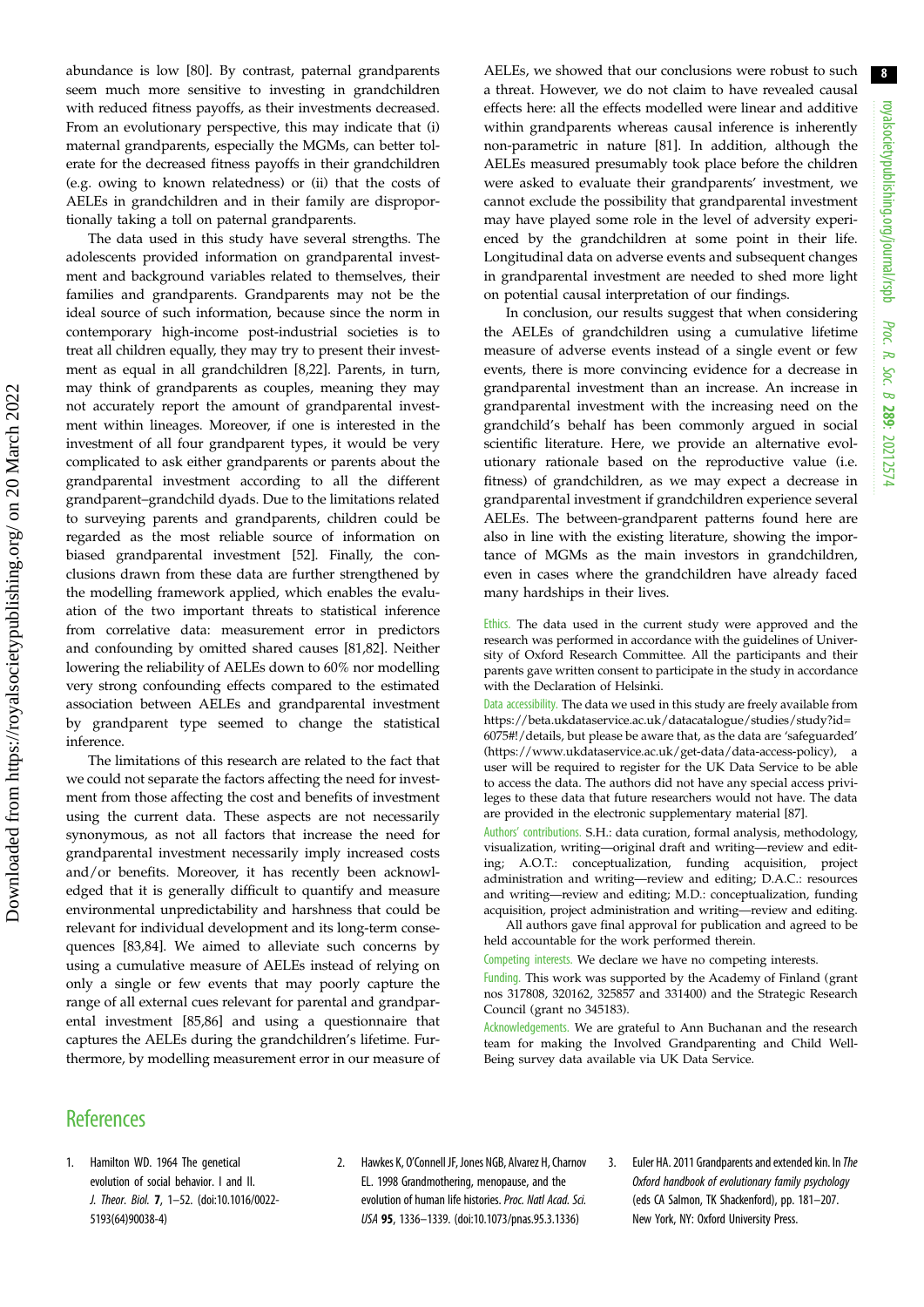royalsocietypublishing.org/journal/rspb royalsocietypublishing.org/journal/rspb Proc. R. Soc. $\sigma$ 289: 20212574

9

- <span id="page-9-0"></span>4. Kim PS, McQueen JS, Coxworth JE, Hawkes K. 2014 Grandmothering drives the evolution of longevity in a probabilistic model. J. Theor. Biol. 21, 84–94. [\(doi:10.1016/j.jtbi.2014.03.011\)](http://dx.doi.org/10.1016/j.jtbi.2014.03.011)
- 5. Pang TY. 2020 On age-specific selection and extensive lifespan beyond menopause. R. Soc. Open Sci. 7, 191972. ([doi:10.1098/rsos.191972\)](http://dx.doi.org/10.1098/rsos.191972)
- 6. Margolis R. 2016 The changing demography of grandparenthood. J. Marriage Fam. 78, 610–622. [\(doi:10.1111/jomf.12286](http://dx.doi.org/10.1111/jomf.12286))
- 7. Chapman SN, Lahdenperä M, Pettay JE, Lummaa V. 2018 Changes in length of grandparenthood in Finland 1790-1959. Yearb. Popul. Res. Finl. 52, 3–13. ([doi:10.23979/fypr.65346\)](http://dx.doi.org/10.23979/fypr.65346)
- 8. Coall DA, Hertwig R. 2010 Grandparental investment: past, present, and future. Behav. Brain Sci. 33, 1–59. ([doi:10.1017/](http://dx.doi.org/10.1017/S0140525X09991105) [S0140525X09991105](http://dx.doi.org/10.1017/S0140525X09991105))
- 9. Danielsbacka M, Tanskanen AO, Jokela M, Rotkirch A. 2011 Grandparental child care in Europe: evidence for preferential investment in more certain kin. Evol. Psychol. 9, 3–24. [\(doi:10.1177/](https://doi.org/10.1177/147470491100900102) [147470491100900102\)](https://doi.org/10.1177/147470491100900102)
- 10. Lahdenperä M, Lummaa V, Helle S, Tremblay M, Russell AF. 2004 Fitness benefits of prolonged postreproductive life span in women. Nature 428. 178–181. ([doi:10.1038/nature02367\)](http://dx.doi.org/10.1038/nature02367)
- 11. Sear R, Mace R. 2008 Who keeps children alive? A review of the effects of kin on child survival. Evol. Hum. Behav. 29, 1–18. [\(doi:10.1016/j.](http://dx.doi.org/10.1016/j.evolhumbehav.2007.10.001) [evolhumbehav.2007.10.001\)](http://dx.doi.org/10.1016/j.evolhumbehav.2007.10.001)
- 12. Sear R, Coall D. 2011 How much does family matter? Cooperative breeding and the demographic transition. Pop. Dev. Rev. 37, 81–112. ([doi:10.1111/](http://dx.doi.org/10.1111/j.1728-4457.2011.00379.x) [j.1728-4457.2011.00379.x](http://dx.doi.org/10.1111/j.1728-4457.2011.00379.x))
- 13. Strassmann BI, Garrard WM. 2011 Alternatives to the grandmother hypothesis: a meta-analysis of the association between grandparental and grandchild survival in patrilineal populations. Hum. Nat. 22, 201–222. ([doi:10.1007/s12110-011-9114-8](http://dx.doi.org/10.1007/s12110-011-9114-8))
- 14. Chapman SN, Lahdenperä M, Pettay JE, Lynch RF, Lummaa V. 2021 Offspring fertility and grandchild survival enhanced by maternal grandmothers in a pre-industrial human society. Sci. Rep. 11, 3652. [\(doi:10.1038/s41598-021-83353-3](http://dx.doi.org/10.1038/s41598-021-83353-3))
- 15. Havlíček J, Tureček P, Velková A. 2021 One but not two grandmothers increased child survival in poorer families in west Bohemian population, 1708–1834. Behav. Ecol. 32, 1138–1150. ([doi:10.1093/beheco/](http://dx.doi.org/10.1093/beheco/arab077) [arab077](http://dx.doi.org/10.1093/beheco/arab077))
- 16. Kaplan H. 1996 A theory of fertility and parental investment in traditional and modern human societies. Yearb. Phys. Anthropol. 39, 91-135. [\(doi:10.1002/\(SICI\)1096-8644\(1996\)23+<91::AID-](http://dx.doi.org/10.1002/(SICI)1096-8644(1996)23+%3C91::AID-AJPA4%3E3.0.CO;2-C)[AJPA4>3.0.CO;2-C](http://dx.doi.org/10.1002/(SICI)1096-8644(1996)23+%3C91::AID-AJPA4%3E3.0.CO;2-C))
- 17. Lawson DW, Mace R. 2011 Parental investment and the optimization of human family size. Phil. Trans. R. Soc. B 366, 333–343. ([doi:10.1098/rstb.](http://dx.doi.org/10.1098/rstb.2010.0297) [2010.0297\)](http://dx.doi.org/10.1098/rstb.2010.0297)
- 18. Roff DA, 2002 Life history evolution. Sunderland, MA: Sinauer Associates Inc.
- 19. Cornwallis CK, Botero CA, Rubenstein DR, Downing PA, West SA, Griffin AS. 2017 Cooperation facilitates

the colonization of harsh environments. Nat. Ecol. Evol. 1, 1–10. [\(doi:10.1038/s41559-016-0057\)](http://dx.doi.org/10.1038/s41559-016-0057)

- 20. Lukas D, Clutton-Brock T. 2017 Climate and the distribution of cooperative breeding in mammals. R. Soc. Open Sci. 4, 160897. ([doi:10.1098/rsos.160897\)](http://dx.doi.org/10.1098/rsos.160897)
- 21. Wong BM, Candolin U. 2015 Behavioral responses to changing environments. Behav. Ecol. 26, 665–673. [\(doi:10.1093/beheco/aru183\)](http://dx.doi.org/10.1093/beheco/aru183)
- 22. Tanskanen AO, Danielsbacka M. 2019 Intergenerational family relations: an evolutionary social science approach. London, UK: Routledge.
- 23. Szydlik M. 2016 Sharing lives: adult children and parents. New York, NY: Routledge.
- 24. Coall DA, Hilbrand S, Sear R, Hertwig R. 2018 Interdisciplinary perspectives on grandparental investment: a journey towards causality. Contemp. Soc. Sci. 13, 159–174. ([doi:10.1080/21582041.2018.](http://dx.doi.org/10.1080/21582041.2018.1433317) [1433317\)](http://dx.doi.org/10.1080/21582041.2018.1433317)
- 25. Anderson LR, Sheppard P, Monden CWS. 2018 Grandparent effects on educational outcomes: a systematic review. Soc. Sci. 5, 114-142. ([doi:10.](http://dx.doi.org/10.15195/v5.a6) [15195/v5.a6\)](http://dx.doi.org/10.15195/v5.a6)
- 26. Snopkowski K, Sear R. 2015 Grandparental help in Indonesia is directed preferentially towards needier descendants: a potential confounder when exploring grandparental influences on child health. Soc. Sci. Med. 128, 105-114. [\(doi:10.1016/j.](http://dx.doi.org/10.1016/j.socscimed.2015.01.012) [socscimed.2015.01.012\)](http://dx.doi.org/10.1016/j.socscimed.2015.01.012)
- 27. Hagestad GO. 2006 Transfers between grandparents and grandchildren: the importance of taking a three-generation perspective. J. Family Res. 18, 315–332. ([doi:10.20377/jfr-298\)](http://dx.doi.org/10.20377/jfr-298)
- 28. Attar-Schwartz S, Tan JP, Buchanan A, Flouri E, Griggs J. 2009 Grandparenting and adolescent adjustment in two-parent biological, lone-parent, and step-families. J. Family Psychol. 23, 67–75. [\(doi:10.1037/a0014383\)](http://dx.doi.org/10.1037/a0014383)
- 29. Dunifhon R. 2013 The influence of grandparents in the lives of children and adolescents. Child Devel. Persp. 7, 55–60. [\(doi:10.1111/cdep.12016](http://dx.doi.org/10.1111/cdep.12016))
- 30. Perry GC. 2021 Non-parental investment in children and child outcomes after parental death or divorce in a patrilocal society. Soc. Sci. 10, 196. [\(doi:10.](http://dx.doi.org/10.3390/socsci10060196) [3390/socsci10060196](http://dx.doi.org/10.3390/socsci10060196))
- 31. Sheppard P, Sear R. 2016 Do grandparents compete with or support their grandchildren? In Guatemala, paternal grandmothers may compete, and maternal grandmothers may cooperate. R. Soc. Open Sci. 3, 160069. [\(doi:10.1098/rsos.160069](http://dx.doi.org/10.1098/rsos.160069))
- 32. Barnett MA, Scaramella LV, Neppl TK, Ontai LL, Conger RD. 2010 Grandmother involvement as a protective factor for early childhood social adjustment. J. Fam. Psychol. 24, 635–645. [\(doi:10.](http://dx.doi.org/10.1037/a0020829) [1037/a0020829\)](http://dx.doi.org/10.1037/a0020829)
- 33. Hayslip B J, Fruhauf CA, Dolbin-MacNab ML. 2017 Grandparents raising grandchildren: what have we learned over the past decade? Gerontologist 57. 1196. [\(doi:10.1093/geront/gnx106](https://doi.org/10.1093/geront/gnx106))
- 34. Herzberger SD. 2019 Violence within the family: social psychological perspectives. New York, NY: Routledge.
- 35. Fisher RA. 1930 The genetical theory of natural selection. Oxford, UK: Clarendon Press.
- 36. Quinlan RJ. 2007 Human parental effort and environmental risk. Proc. R. Soc. B 274, 121-125. ([doi:10.1098/rspb.2006.3690\)](http://dx.doi.org/10.1098/rspb.2006.3690)
- 37. Dubois L, Girard M. 2006 Early determinants of overweight at 4.5 years in a population-based longitudinal study. Int. J. Obes. 30, 610-617. ([doi:10.1038/sj.ijo.0803141](http://dx.doi.org/10.1038/sj.ijo.0803141))
- 38. Nettle D. 2010 Dying young and living fast: variation in life history across English neighborhoods. Behav. Ecol. 21, 387–395. [\(doi:10.](http://dx.doi.org/10.1093/beheco/arp202) [1093/beheco/arp202\)](http://dx.doi.org/10.1093/beheco/arp202)
- 39. Brown LJ, Sear R. 2017 Local environmental quality positively predicts breastfeeding in the UK's Millennium Cohort Study. Evol. Med. Pub. Health 1, 120–135. [\(doi:10.1093/emph/eox011\)](http://dx.doi.org/10.1093/emph/eox011)
- 40. Sheppard P, Pearce MS, Sear R. 2016 How does childhood socioeconomic hardship affect reproductive strategy? Pathways of development. Am. J. Hum. Biol. 28, 356–363. [\(doi:10.1002/ajhb.22793](http://dx.doi.org/10.1002/ajhb.22793))
- 41. Barker DJP. 2007 The origins of the developmental origins theory. J. Intern. Med. 261, 412–417. ([doi:10.1111/j.1365-2796.2007.01809.x\)](http://dx.doi.org/10.1111/j.1365-2796.2007.01809.x)
- 42. Ellis BJ, Figueredo AJ, Brumbach BH, Schlomer GL. 2009 Fundamental dimensions of environmental risk: the impact of harsh versus unpredictable environments on the evolution and development of life history strategies. Hum. Nat. 20, 204-268. ([doi:10.1007/s12110-009-9063-7](http://dx.doi.org/10.1007/s12110-009-9063-7))
- 43. Brumbach BH, Figueredo AJ, Ellis BJ. 2009 Effects of harsh and unpredictable environments in adolescence on development of life history strategies: a longitudinal test of an evolutionary model. Hum. Nat. 20, 25–51. [\(doi:10.1007/s12110-](http://dx.doi.org/10.1007/s12110-009-9059-3) [009-9059-3\)](http://dx.doi.org/10.1007/s12110-009-9059-3)
- 44. Nettle D, Frankenhuis WE, Rickard I. 2013 The evolution of predictive adaptive responses in human life history. Proc. R. Soc. B 280, 20131343. [\(doi:10.](http://dx.doi.org/10.1098/rspb.2013.1343) [1098/rspb.2013.1343\)](http://dx.doi.org/10.1098/rspb.2013.1343)
- 45. Szepsenwol O, Simpson JA, Griskevicius V, Raby KL. 2015 The effect of unpredictable early childhood environments on parenting in adulthood. J. Pers. Soc. Psychol. 109, 1045–1067. ([doi:10.1037/](http://dx.doi.org/10.1037/pspi0000032) [pspi0000032\)](http://dx.doi.org/10.1037/pspi0000032)
- 46. Maner JK, Dittmann A, Meltzer AL, McNulty JK. 2017 Implications of life-history strategies for obesity. Proc. Natl Acad. Sci. USA 114, 8517–8522. ([doi:10.1073/pnas.1620482114\)](http://dx.doi.org/10.1073/pnas.1620482114)
- 47. Herzog JI, Schmahl C. 2018 Adverse childhood experiences and the consequences on neurobiological, psychosocial, and somatic conditions across the lifespan. Front. Psychiatry 9, 420. ([doi:10.3389/fpsyt.2018.00420](http://dx.doi.org/10.3389/fpsyt.2018.00420))
- 48. Leek M, Smith PK. 1991 Cooperation and conflict in three-generation families. In International library of psychology. The psychology of grandparenthood: an international perspective (ed. PK Smith), pp. 177–194. New York, NY: Taylor & Frances/Routledge.
- 49. Kuijper B, Johnstone RA. 2019 The evolution of early-life effects on social behaviour—why should social adversity carry over to the future? Phil. Trans. R. Soc. B 374, 20180111. ([doi:10.1098/rstb.](http://dx.doi.org/10.1098/rstb.2018.0111) [2018.0111](http://dx.doi.org/10.1098/rstb.2018.0111))